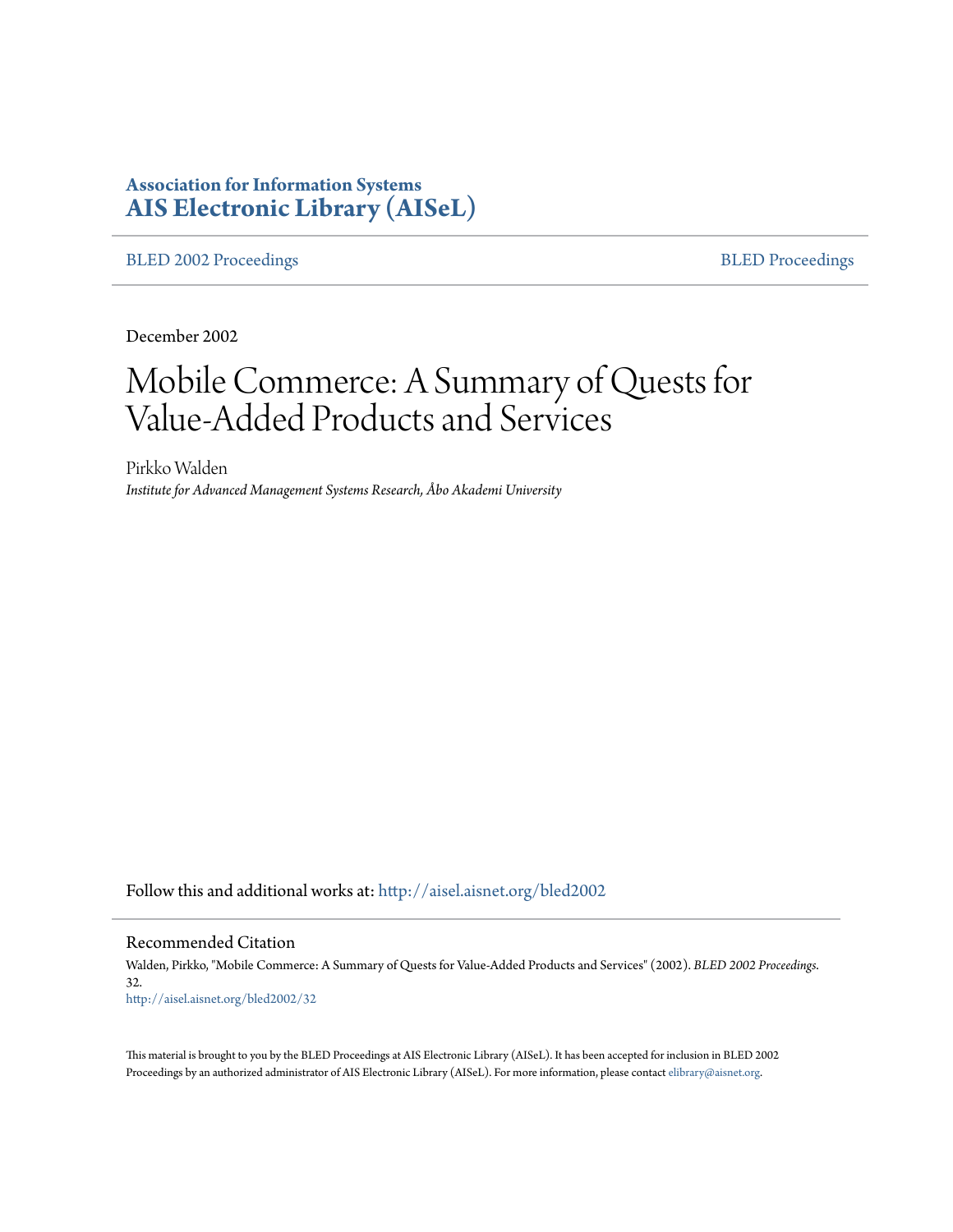# **15th Bled Electronic Commerce Conference**

**eReality: Constructing the eEconomy** 

Bled, Slovenia, June 17 - 19, 2002

# **Mobile Commerce: A Summary of Quests for Value-Added Products and Services**

#### **Christer Carlsson**

Institute for Advanced Management Systems Research, Åbo Akademi University Finland Christer.Carlsson@abo.fi

#### **Pirkko Walden**

Institute for Advanced Management Systems Research, Åbo Akademi University Finland Pirkko.Walden@abo.fi

### **Abstract**

*The first signs of mobile commerce hype are here. Extremely rapid penetration and growth processes are predicted on the basis of some quick descriptions of mobile technology. The roots of these predictions are often found in markets with a low penetration rate of mobile technology. Nevertheless, it should be clear that without real substance in m-commerce products and services the investments in the new mobile technology could still fail. We claim that much more should be known about* what actually will be the m-commerce products and services. We will argue that *value-added products and services should be understood from the viewpoints of (i) the users, (ii) the producers and (iii) the management. The first results from an expert survey on m-commerce carried out in Finland, Hong Kong and Singapore are used to argue these points.* 

*Key words: mobile commerce, expert survey, value-added products and services.*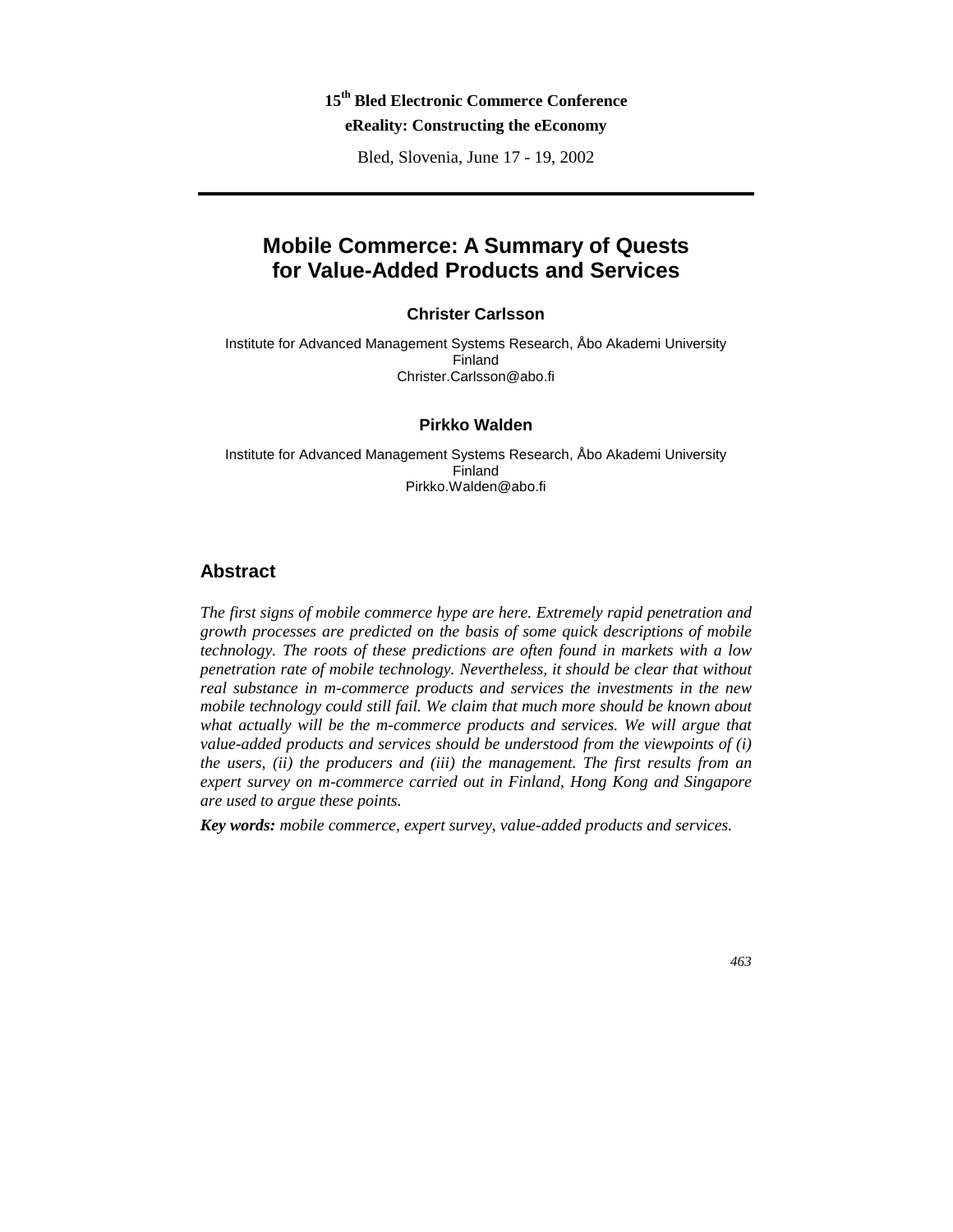# **1. Introduction**

Mobile commerce (m-commerce) is in many cases of common wisdom (and anecdotal evidence) understood as *electronic commerce products and services offered on mobile platforms*. This is turning out to be unfortunate for several reasons: (i) web-based technology is being squeezed into small mobile devices, (ii) user interfaces, which work well on 17" or 19" screens do not work on the small screens of mobile devices, (iii) the user context for Internet products and services is not the same as the mobile context, and (iv) the choices of products and services are not compatible with the needs of mobile users. The web-metaphor is also unfortunate as it is leading the design of mobile products and services astray, which was seen in the early phases of the WAP in the GMS networks.

There are still not too many definitions of m-commerce available. Keen and Mackintosh [5] have defined m-commerce as the extension of electronic commerce from (i) wired to wireless computers and telecommunications, and from (ii) fixed locations to anytime, anywhere, and anyone. Wireless technology provides the technical basis of mobile commerce, but wireless does not always guarantee mobility.

In a Plenary Address at the ECIS 2001 conference Kalevi Kontinen<sup>1</sup> added a number of distinguishing features to the m-commerce products and services. In his description, the *m* stands for both *mobile* and *multi-modal*, and he identified key features of m-commerce as wireless & anywhere & moving. He then identified four different categories of services in an ascending order of technological challenge:

- mobile client, standard services (for tourism, shopping, health care, logistics, etc.), separate voice,
- + services, aware of a client location,
- + moving services, aware of their own location,
- + services, aware of other clients in vicinity

M-commerce is said to mark the start of a new era in business and will for sure alter the basics of commerce as well as competition. As Keen and Mackintosh [5] have pointed out, e-commerce made the personal computer the window for the user to get to the web and m-commerce built on the wireless devices by which the web comes to the user. Mobile applications will change the way we live, entertain and do business.

M-commerce offers an opportunity to re-invent the customer and to bring the needs of the customer into the interface with the mobile technology. Keen and Mackintosh [5] propose that the very core of the m-commerce is to make the user the centre of the information and communication world in relationships and business operations

*464*

l

<sup>&</sup>lt;sup>1</sup> Senior VP, Nokia Networks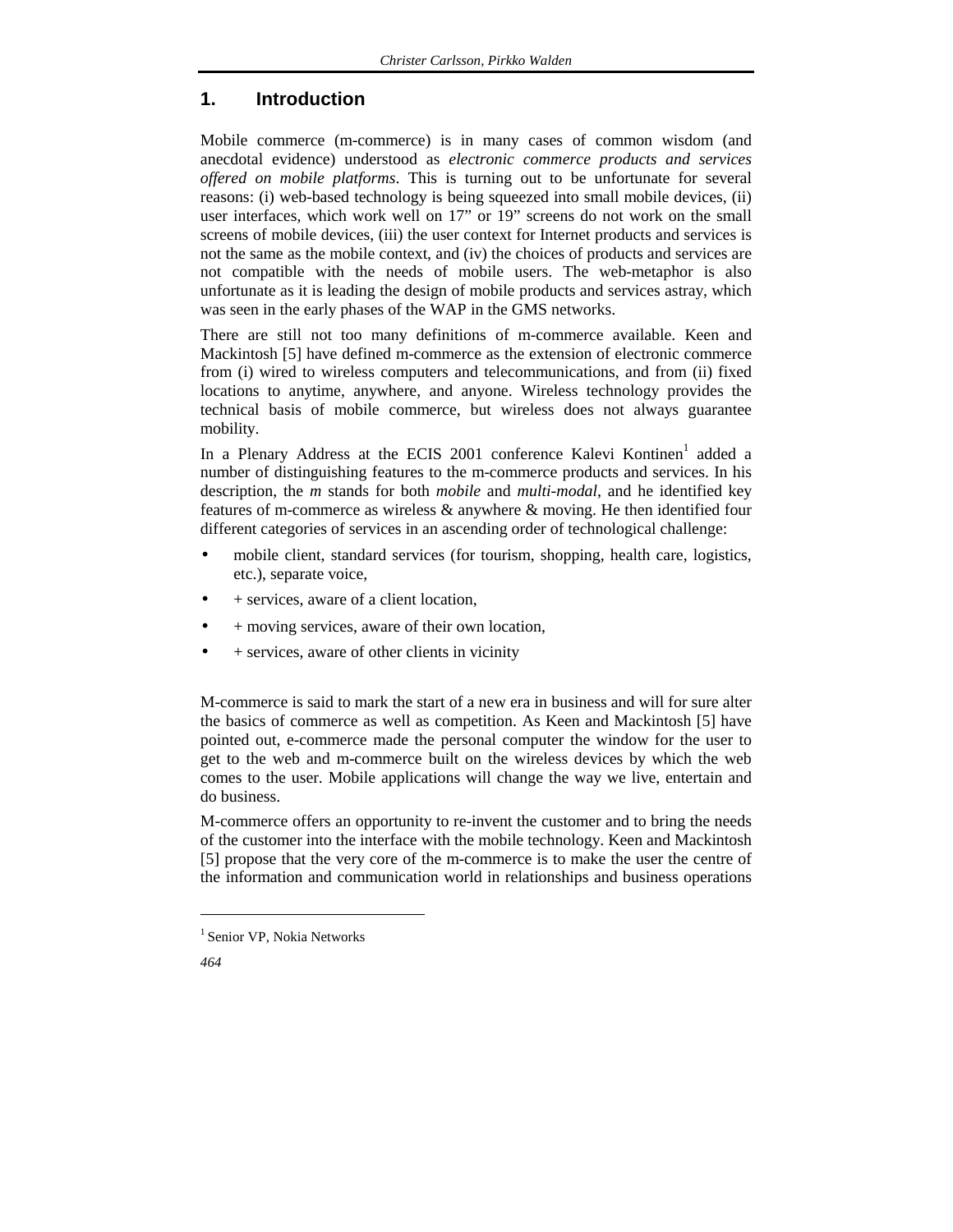that create new freedoms for the user. Freedom, is said to make a real difference in how m-commerce customers go about their day, how companies build their options and design new business processes, and how their staff mobilizes the organization's knowledge and communication resources.

May [6] says that when something is mobile it means that its primary usage environment is a mobile one. He classifies mobile commerce services in three categories: (i) base service platforms (e-mail and messaging, web access, voice, location finding and digital content products), (ii) services for customers (travel, ticketing, banking, stock trading, news and sports, gambling, games and shopping), and (iii) services for business (mobile markets and the independent professional, mobile collaboration in action and mobile commerce closes the management loop).

As we have found out in our survey with m-commerce markets, these services exist more in principle than in practice. Several of them appear not to be as attractive as we might think when we take a rapid glance at them. Also, as we will see in the following, there is a need to make more precise distinctions between the user contexts, i.e. "services for business" may well also be "services for customers" (and vice versa) with only some user interface adaptations or some changes of software modules.

Although m-commerce is an emerging field in its early stages there are a number of ideas of what is going to constitute the key success factors for the actors in the global m-commerce arena  $([1], [3], [4])$  and some material can be collected by following up on news of the m-commerce market through commercial data sources (cf. [7] where this was done with scenario agents).

A point in case is the Accenture M-commerce Roadmap<sup>2</sup>, which offers a number of insights and recommendations. The report starts by offering a number of mishaps and demonstrating that things were not well understood: (i) two major banks developed an m-commerce system to allow customers to download credits to their credit/debit cards; the project was cancelled after two years, due to low consumer interest; (ii) a major telecom company established alliances with a large group of banks for its mobile banking solution; now mobile is not even on their top-ten list of most valuable applications; (iii) another telecom offered several transaction-based applications, but there was not enough take-up to justify the investment. These three cases suggest to a critical reader that it could have been worthwhile to ask the potential customers what would be convenient and value-adding routines for them – building solutions for the customers, and then teaching or persuading them to use them, has always been problematic for the implementation of information systems or most technological innovations.

The Accenture Roadmap goes on to recommend mobile success principles: (i) clearly establish real, pragmatic value for the customer, (ii) minimise the behaviour change required, (iii) establish trust and (iv), build industrial momentum. As we will see in the following, these principles, which are said to have proved themselves

l

<sup>&</sup>lt;sup>2</sup> Available at http://www.mformobile.com/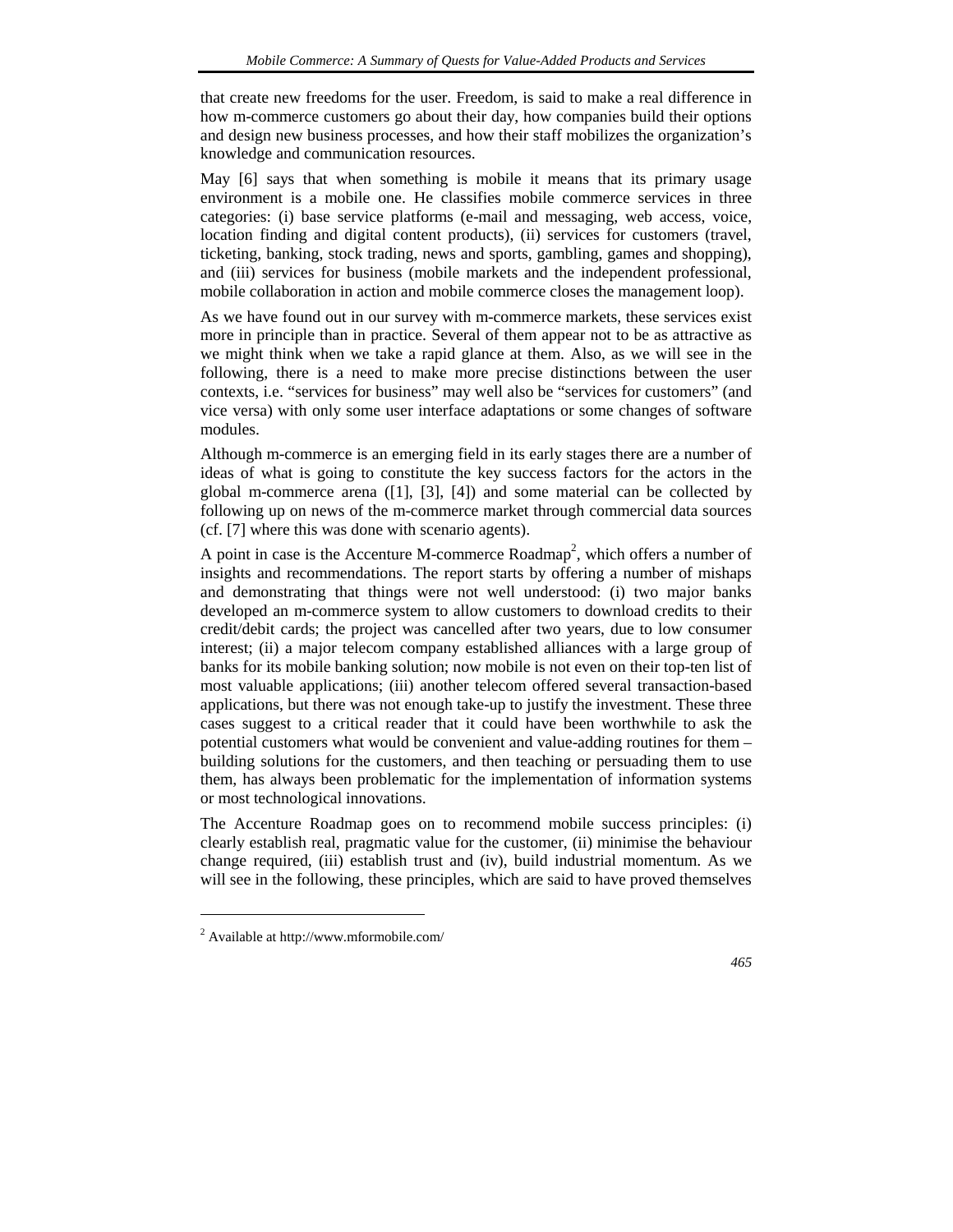at almost every stage of technological innovation, may not be useful for an understanding of m-commerce products and services.

The introduction of m-Wise (in the MforMobile Comment<sup>3</sup>), which is a mobile advertising company, shows many of the elements of the hype which persists in the m-commerce arena. Peggy Anne Salz writes: "The exponential growth of SMS coupled with the staggering success of recent advertising campaigns by the likes of Pepsi and McDonald are sure signs to operators and content providers that mobile media, used the right way (and this doesn't mean spam) can convert passive mobile users into active and enthusiastic customers. Mobile advertising has come a long way in a short time… Since it began in early 2000 the company (m-Wise) has established direct connections and billing agreements with Europe's leading operators … Altogether, this gives m-Wise access to a mobile user community of over 130 million."

In the business-to-employee (B2E) arena a Synchrologic white paper<sup>4</sup> points to three forces driving the enterprise mobile ROI: (i) boosting mobile productivity, (ii) cutting costs by automating existing processes, and (iii) building competitive advantage. The white paper goes on to demonstrate these advantages with short cases. The Keen and Mackintosh [5] material supports the ideas and insights brought forward in the white paper.

In the following we will introduce and define key elements of m-commerce (in section 2), report on findings from expert surveys carried out in Finland, Hong Kong and Singapore (in section 3), and then formulate some of the operating principles for m-commerce products and services (in section 4), and conclude in section 5.

## **2. M-Commerce: Key Elements**

Let us introduce some structure into this discussion of what constitute the key success factors and propose some classifications along three perspectives: the customer, the producer and the management.

Seen from the perspective of the *customer* the necessary distinguishing elements are (cf. [1]):

1. flexibility, m-commerce products and services should be available anywhere, at any time and anyhow.

<sup>4</sup> The white paper *The Future of Enterprise Mobile Computing* is available at www.synchrologic.com



 $\overline{a}$ 

<sup>&</sup>lt;sup>3</sup> A service by MforMobile.com, report dated April 30, 2002.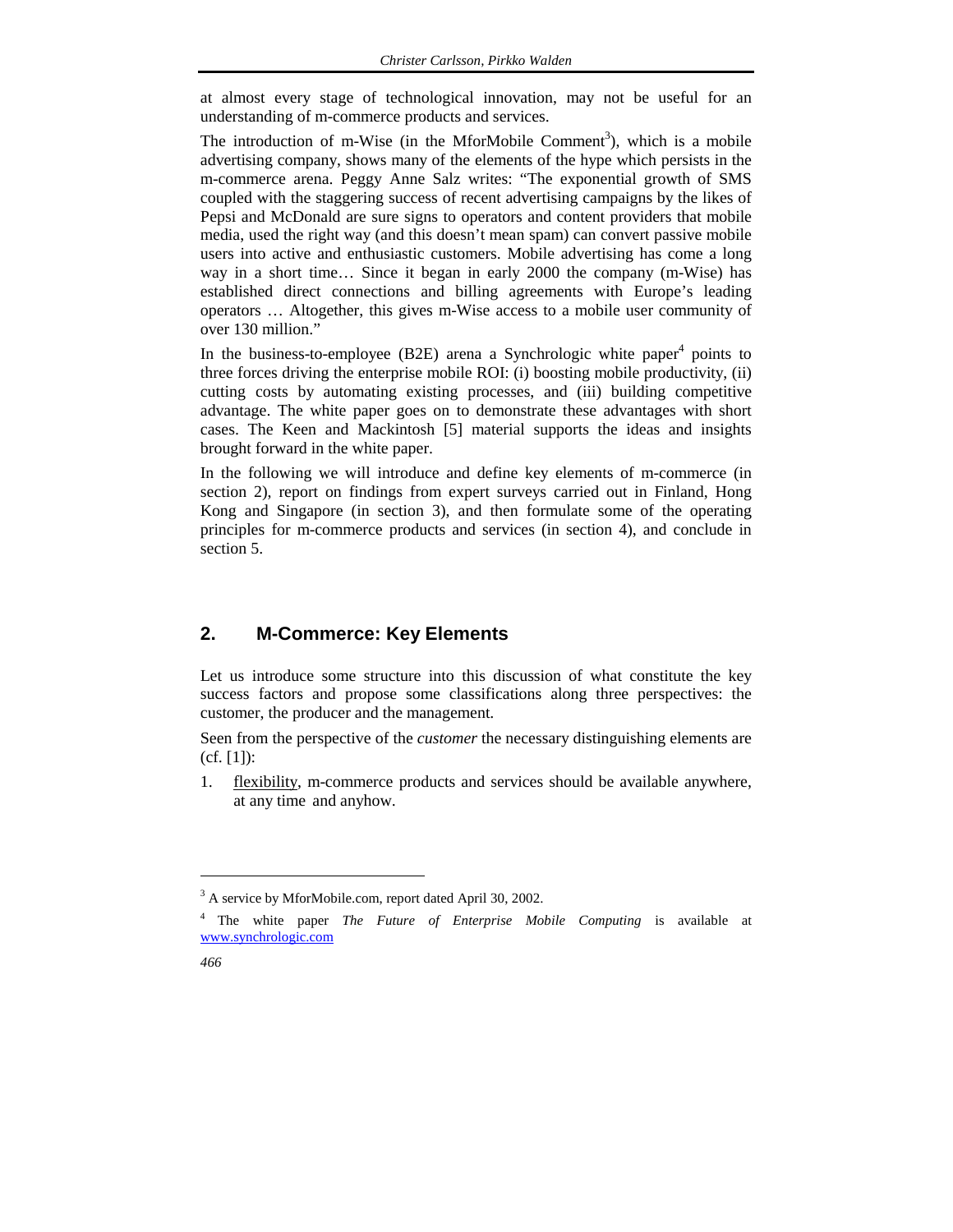- 2. value-adding, m-commerce products and services should improve productivity, they should be adaptive to localization and they should be sensitive to customer personalization.
- 3. a mobile technology basis, m-commerce products and services should use innovative and distinguishing features of mobile technology to enhance the quality of life (e.g. messaging, entertainment, education, information, privacy, etc.).

Seen from the perspective of the *producer* the necessary distinguishing elements are

- 4. modularity, m-commerce products and services could be built from a core of generic product and service modules, which can be combined to form context adapted products and services; this should support the flexibility element.
- 5. layers, m-commerce products and services could be built in layers to add attributes and characteristics, which are adapted to (i) customer personalization, (ii) localization, (iii) brand profiles, (iv) privacy, etc.; this should support the value-adding element.
- 6. bundling, m-commerce products and services could be built through a bundling of modular products and services, which would be a way to make use of the mobile technology basis. Bundling can be done through modules and layers, but can also be mobile technology based.

Seen from the perspective of the *management* the necessary distinguishing elements are

- 7. value/cost ratios, m-commerce products and services should show good or very good value for cost in comparison with similar products and services; this should form the basis for pricing strategies, and cost and revenue models.
- 8. production, logistics, marketing and advertising, m-commerce products and services should have innovative features in comparison with similar products and services; this may be a function of the possibilities offered by the mobile technology.
- 9. business model, m-commerce products and services should use innovative and distinguishing features of mobile technology to support new business models.

We can combine all these elements in an intuitive graphical description (fig 1).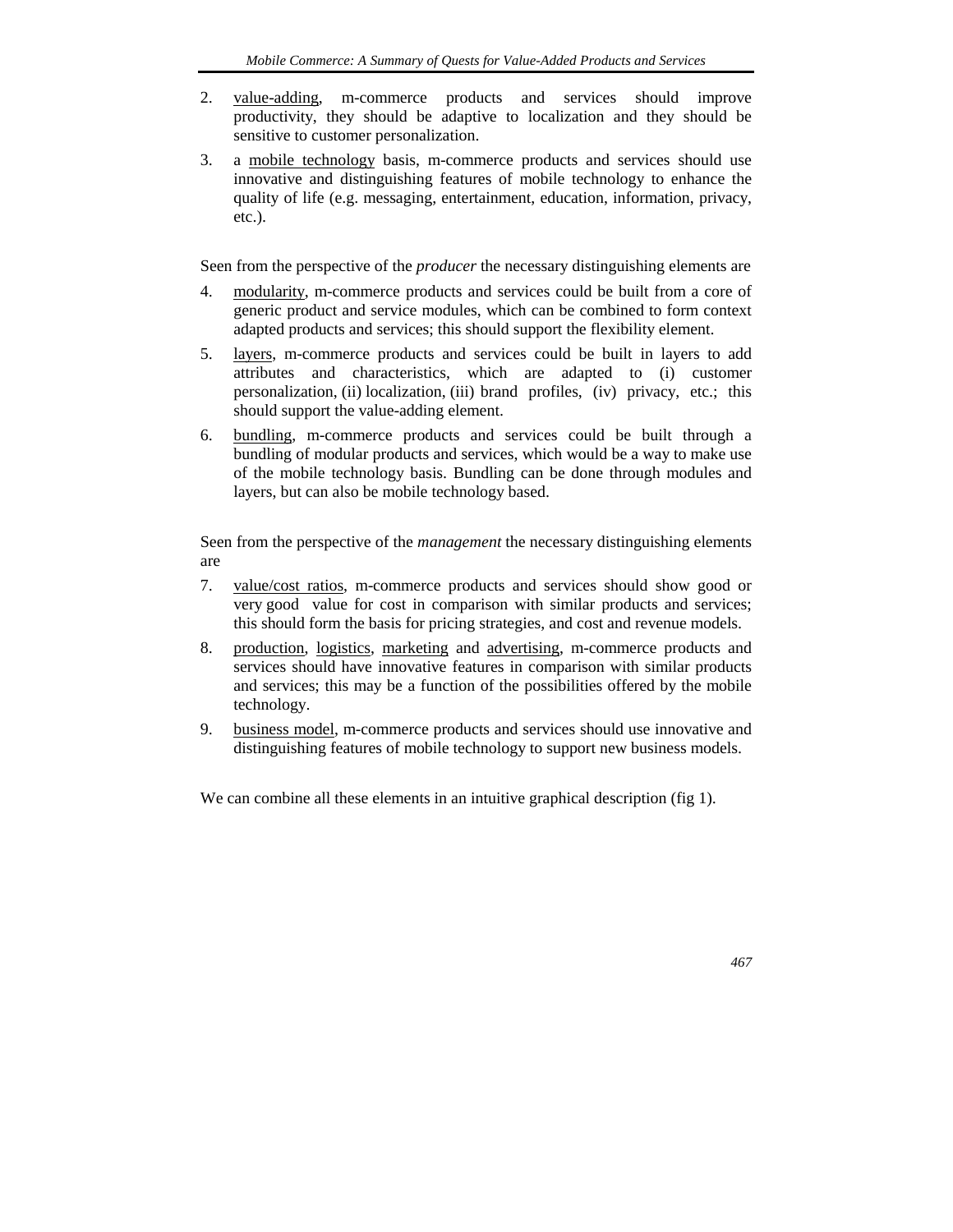

*Figure 1: M-commerce, Key Elements of Products and Services* 

In figure 1, products and services are shown as "thick sets", which are built with multiple layers (cf. the producer perspective), and each layer may be defined by multiple attributes, which may be the same or different for each layer. The products and services are described with multiple attributes, which represent, for instance, the key success factors, the distinguishing elements (from the user, producer or management perspectives), or some other features, which are essential for the design of good m-commerce product and service combinations. The attributes can be specific for modules and/or layers, and they can be defined for specific products and services, or be specific for bundles of products and services. It appears that we with these simple elements can describe a considerable variety of m-commerce product and service alternatives.

As the distinction between products and services may become blurred as they are produced with digital mobile technology we need to introduce the following distinctive elements:

- services: intangible, no ownership is defined;
- *products*: tangible, ownership is defined;
- *digital products*: intangible, ownership is defined
- *digital services*: intangible, no ownership is defined;
- *digital product & service*: intangible, ownership is defined;
- *digital service & product*: intangible, ownership is not defined;
- *468*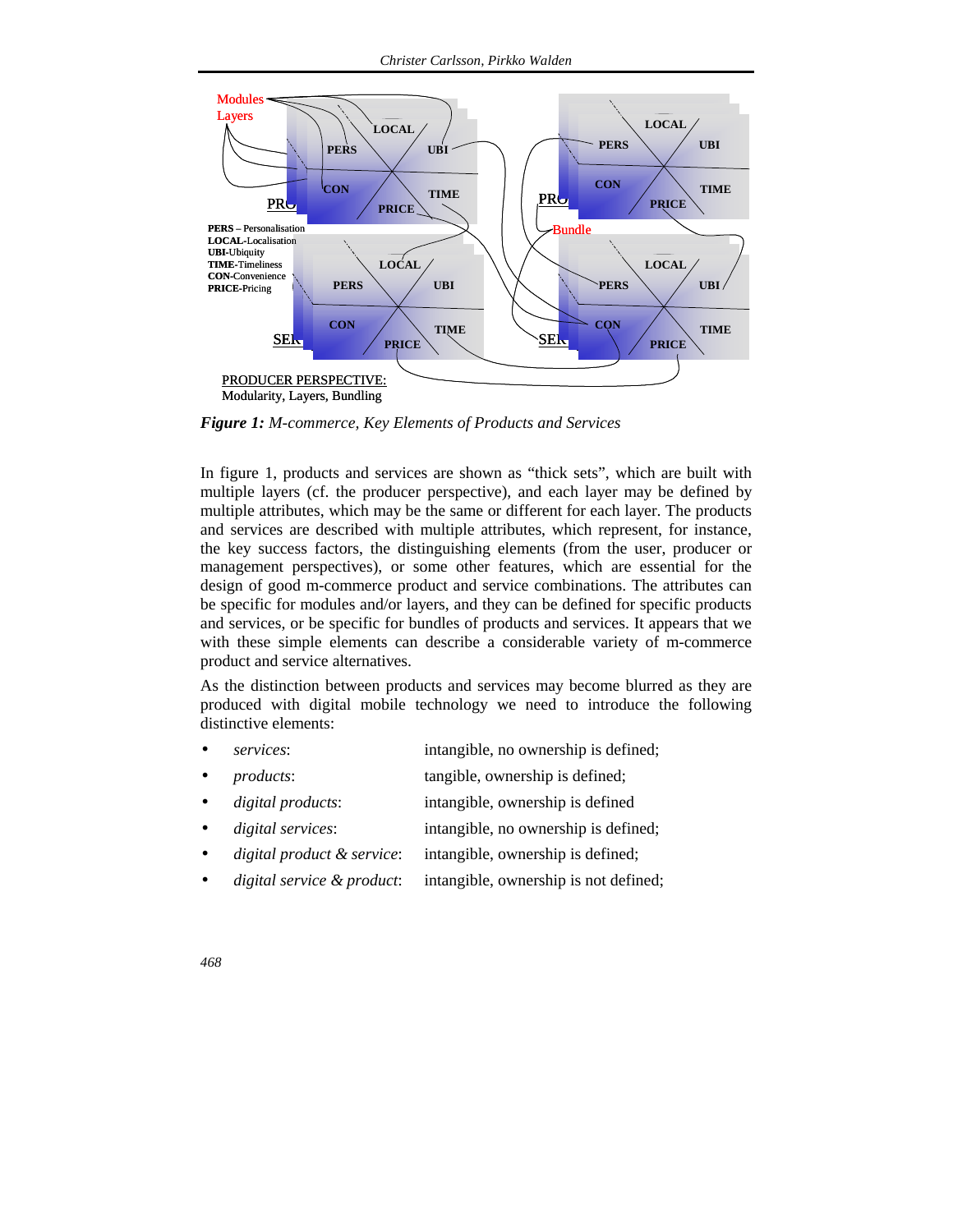The last two cases point to the possibility that we have proprietary services as part of digital products or that services may have products incorporated, for which no ownership can be claimed. It appears that ownership is a key feature for products – a key feature for services is that the client's presence is needed. This may then serve as a guideline for building m-commerce products and services. The recent debate about the Napster Internet-site shows that the distinction between products and services is not that clear, and that producers of m-commerce products and service may have problems getting their rights defined and recognized. This is again a key issue for securing revenue from mobile commerce. The copyright to material on the Internet has also recently been debated as David Brooks found out that large parts of the material he collected over five years for his site www.vangoghgallery.com had been copied and used for a competing site – his ownership was not recognized in the court (now the site is owned by Barewalls.com and it is not possible to copy Van Gogh paintings anymore).

The quest for killer applications, which is a common feature in most of the business seminars sold by the key e-business consulting companies, may be a quest in vain. Already from the elements we have introduced above it appears evident that single, outstanding killer applications may be rare and far between. This has also been visible in discussion of m-commerce products and services, in which we have various types of combinations:

- *Killer Cocktail*, a mix in which the components cannot be distinguished (Nokia);
- *Killer Pizza*, a mix in which the components can be distinguished;
- *Killer Bouquet*, a set of components for which the aggregate is more than the sum of its parts (the one we have chosen as our metaphor);
- *Killer Soup*, the more ingredients you put in, the better it gets an operator will be needed for stirring;
- Killer Fondue, as for the soup, but no operator is needed for stirring;

Using these, no doubt rather stirring metaphors, the "killer bouquet" is a bundle of m-commerce products and services, i.e. the type of combination we have shown in fig. 1.

With an understanding of the key features and success factors it appears that the core of the m-commerce products and services is, (i) to develop value-added content, (ii) to make them localization adaptive, (iii) to make them flexible to localization, (iv) to make bundles of products and services ubiquitous and adaptive to moving customers, (v) to ensure timely delivery, and (vi) to build or enhance user freedom.

Then the simple next step is to understand what these m-commerce products and services may be. In order to find out we carried out an expert survey in Finland, France, Germany, Hong Kong and Singapore in 2001-2002 in cooperation with our research partners. Here we will report only some of the results from Finland, Hong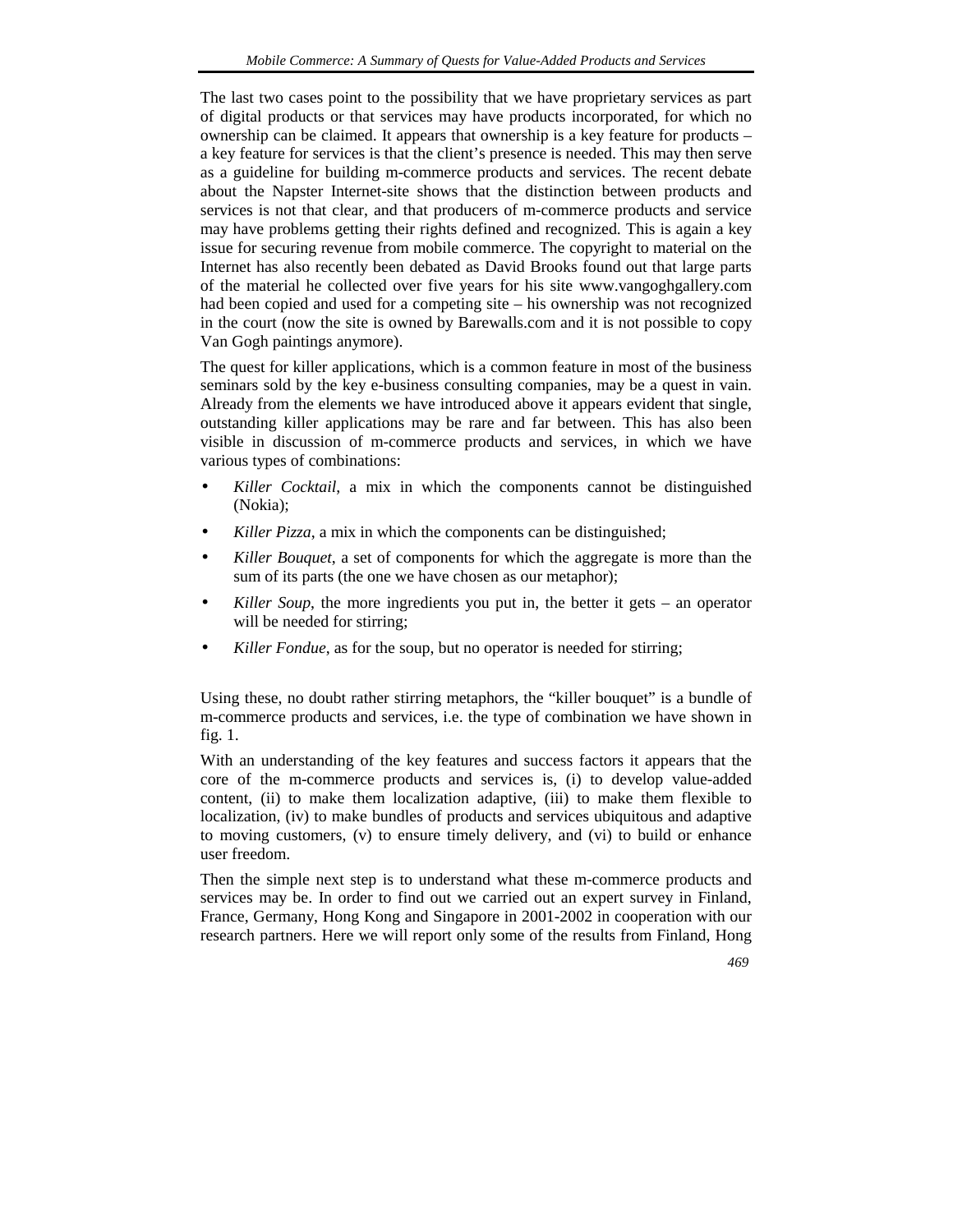Kong and Singapore - a more thorough analysis of the results and a number of reports are forthcoming.

#### **3. Early Results from the Expert Surveys**

In order to get insights into the state, the potential development and the key issues of mobile commerce we conducted expert surveys during June 2001 and April 2002.<sup>5</sup> A sample of 50 companies operating in the field of m-commerce was selected in all the countries studied. In Finland 31 companies participated in the survey, in Hong Kong 31, and in Singapore 28, and we will show some of the results here. The companies were (i) providers of m-commerce products and services, (ii) providers of m-commerce infrastructures, as well as (iii) providers of consulting and financial services in the area of m-commerce. The survey was carried out using an online questionnaire<sup>6</sup> on the Internet. We measured the experts' opinions mainly using a forced scale, which requires the respondent to indicate an opinion on the item.

## *3.1 General Acceptance of M-commerce*

Measuring the general acceptance of m-commerce in Finland, Hong Kong and Singapore is hard especially when the experiences from the three markets are still in their infancy. The experts were asked to evaluate a number of m-commerce services and the likelihood of achieving a satisfactory level of turnover within the next 18 months (fig.2). When we compare the profiles we notice interesting similarities as well as differences between the expert opinions in the three countries.

The experts´ opinions from Singapore and Hong Kong show that mobile shopping is supposed to have a high potential of success. The opinions differ quite a bit when compared with the Finnish experts. The reason for the big gap between the opinions is not obvious and the explanation may be found in some cultural aspects.

The experts' opinions show that communication applications like SMS are supposed to have a high potential of success. There are, however, differences between the expert opinions, the experts in Finland are more positive than their counterparts in Hong Kong and Singapore. As pointed out by Keen and Mackintosh [5] messaging has been one of the "killer applications" of the Internet, of mobile

<sup>&</sup>lt;sup>6</sup> The questionnaire was originally developed by Manfred Kirschgeorg and his team at HHL (Leipzig), but has been modified and adapted by Christer Carlsson and Pirkko Walden at IAMSR, Abo Akademi University.



 $\overline{a}$ 

<sup>5</sup> Doug Vogel, City University of Hong Kong, was responsible for the survey in Hong Kong and Lai-Lai Tung, the Nankiang Technological University, in Singapore.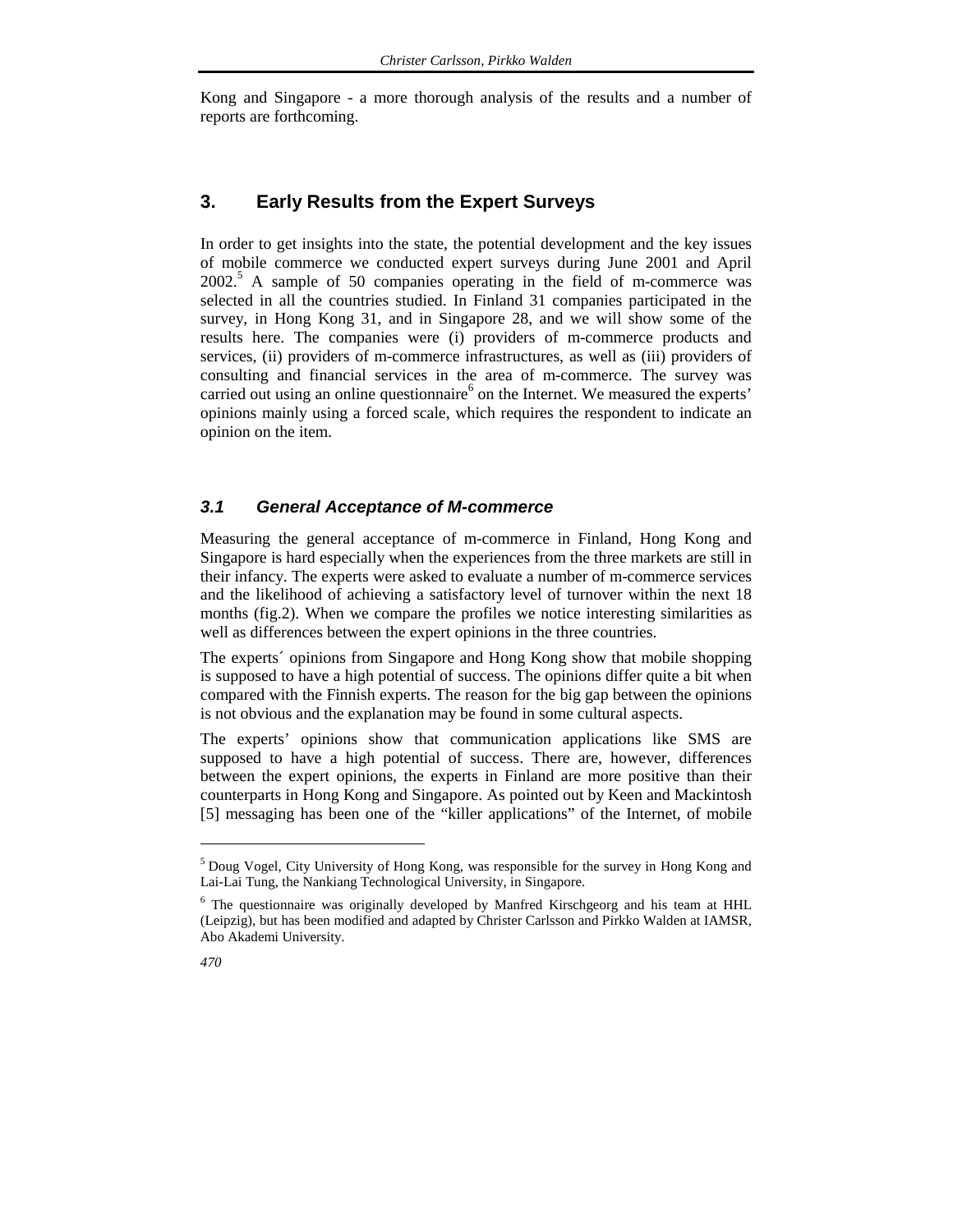phones in Europe and Japan, and of a new generation of wireless devices, such as pagers. Mobile messaging for person-to-person communication is for sure an area for services with a high success potential in Finland, but also in Hong Kong and Singapore.

M-learning and m-education are according to the experts in Hong Kong seen as having a good potential for success. The experts in Singapore, and especially in Finland, do not share this view. Again we assume that it might have to do with some cultural differences or is derived from the fact that in these two countries, with about 5 million inhabitants, it wouldn't become a profitable business within the given time frame.

Mobile banking is seen as having a potential for success, especially according to the experts in Hong Kong. Brokerage is also seen to have some potential according to the experts in Hong Kong and Singapore. The Finnish experts are not as positive, which might reflect the fact that the banking markets are not as developed in Finland as in Hong Kong or Singapore.

Other profitable applications, which are expected to be found especially in the area of entertainment, and which is emphasized by the experts in Finland and Hong Kong; the experts in Singapore are less positive in their opinions.

The experts do not think that m-insurance services will turn out to be profitable in the very near future. Traditionally, the insurance business has involved a lot of faceto-face contact due to the complexity of the services and this might be a barrier for the insurance business to go mobile.

If we were to mark anything as a "killer applications" on the Finnish m-commerce market it would certainly be the SMS. A "killer application" on the Hong Kong and Singapore markets would be the possibilities for mobile shopping, which appear to cover only the selection of products and services, not the payments nor the logistics. The differences are still unexplained, and an interesting fact is that "shopping" was emphasized also by the French sample of experts.

There are differing opinions on "surfing/browsing", which support our earlier discussion of the problems with understanding m-commerce as only an extension of e-commerce. It appears that it may be the case that mobile devices are not seen as good tools for using the Internet, that the surfing and browsing are activities, which belong to workstations and large screens, and to a context where time is reserved for this activity.

Auctions are not seen as a viable activity for the mobile devices, and the reason may again be one of context. Auctions require a focused use of time, which is not a primary expectation for mobile activities.

A bit surprising is that mobile health care is not seen as a key potential activity. The reason is probably that the infrastructure for mobile health applications is still not developed enough.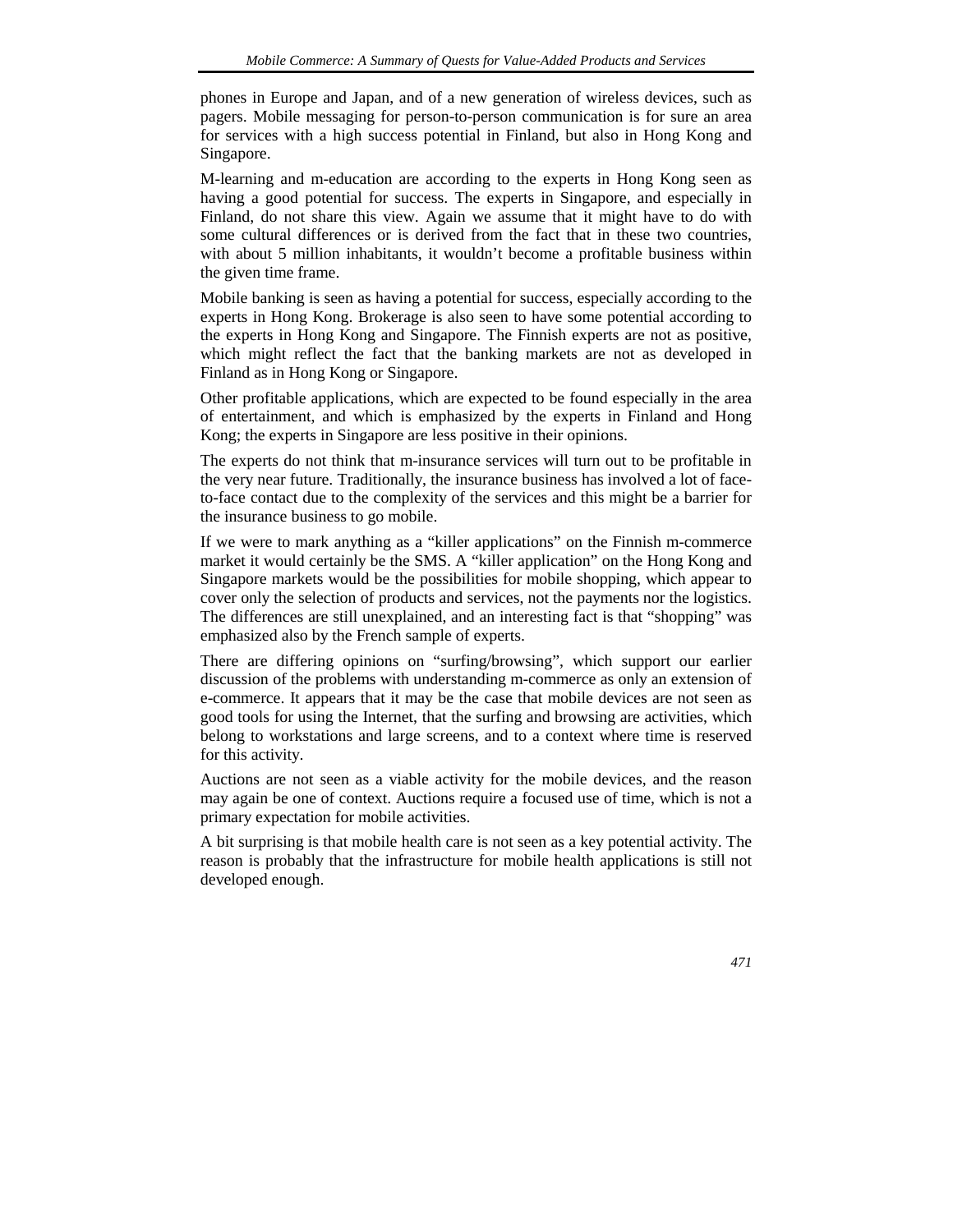

*Figure 2: Likelihood of Achieving a Satisfactory Level of Turnover for the M-Commerce Products and Services* 

The relative importance of the various motivations of both current and future customers of m-commerce products and services show rather slight variations between the experts' opinions in the three countries (fig.3). The four factors with the highest importance are the same according to the experts. The pair-wise variation between Hong Kong and Singapore is less than when compared to Finland. The results show that the key reasons for using m-commerce technology appear to be (i) flexibility on time and location, (ii) time savings and (iii) to get upto-date information. When designing m-commerce products and services functionality along these lines should be a first checkpoint. These results are in line with our discussion of the key principles for the mobile world.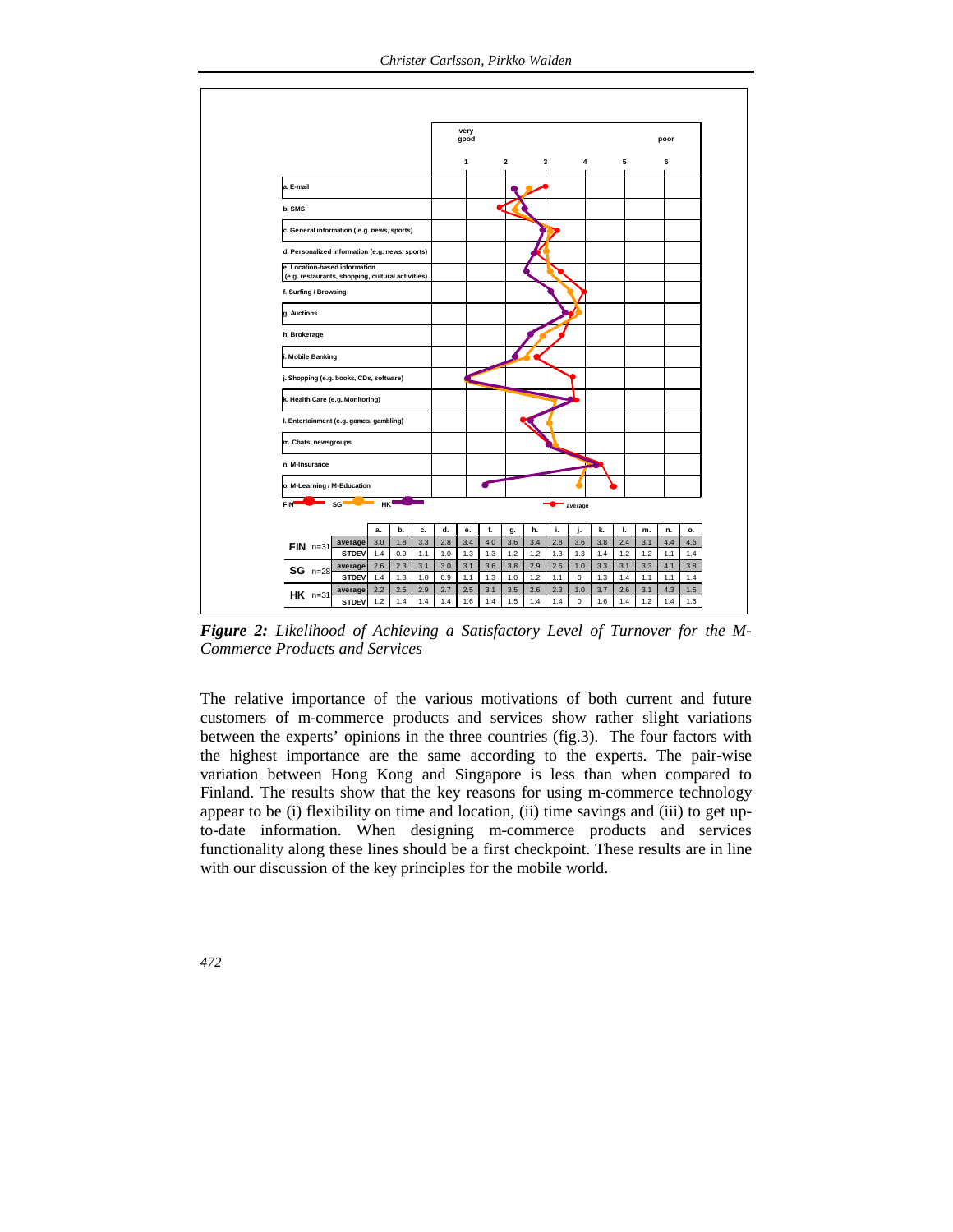

*Figure 3: The Relative Importance of the Motivations of Current and Future Consumers of M-Commerce Products and Services* 

Adoption and the use of m-commerce products and services will depend on the attitudes of the individuals. If consumers feel the anytime, anywhere, i.e. the freedom Keen and Mackintosh [5] are discussing, they will use the products and services. It is obvious that m-commerce products and services must add significant perceived value to the customers.

The experts' opinions support the Keen and Mackintosh propositions, i.e. customers go wireless because of the high level of flexibility that the mobile devices offer both in terms of time and place. Other reasons are to improve productivity in terms of saving time, and to get up-to-date information. There are many studies, which point to the benefits of timeliness, location or convenience for users.

Things, which have to do with the customers' social status, do have some importance, but these factors are not as important as one would expect. Interesting is, that the experts do not think that access specific applications, that would be available only through a mobile device, would be of high importance. The experts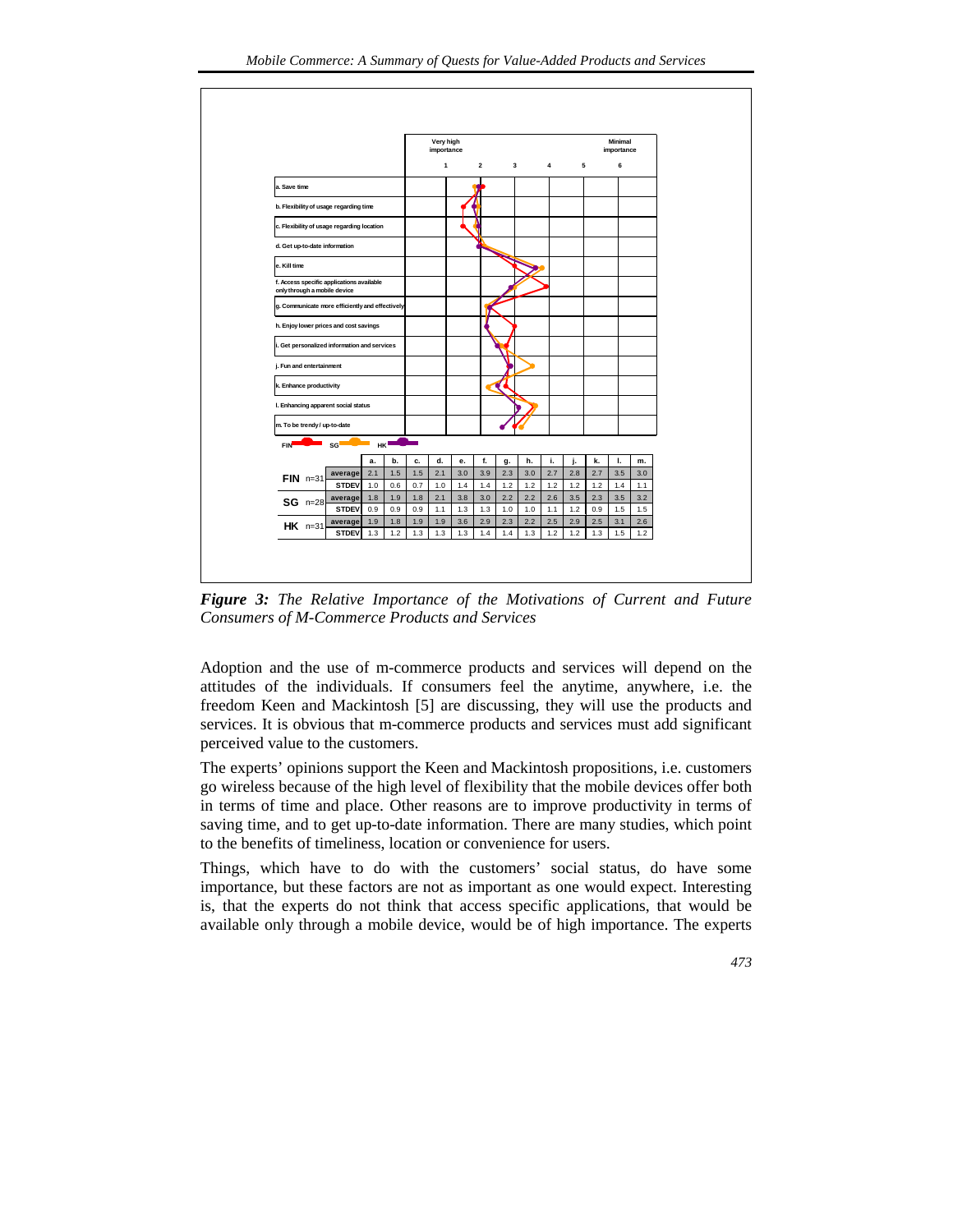in Hong Kong and Singapore concur on this view, but the Finnish experts think that this point is even less important. The experts may see mobile commerce as complementary to Internet commerce and not as a completely independent business environment. The question of complementary versus independent m-commerce services correspond also with the proposals brought by Cattaneo and Martinoli [2] to different supplier business models and is a key aspect to take into account when analysing the potential demand.

The experts in Hong Kong and Singapore concur on the importance of lower prices and cost savings, which is seen as less important by the Finnish experts. There is also another (not very large) difference, the experts in Hong Kong and Finland regard fun and entertainment as potentially important applications, but they are found less so by the Singapore experts.

### **4. The Core Issues of Mobile Commerce**

The lessons learned from our discussion of the key elements of m-commerce products and services, from the expert surveys and from the work by Keen and Mackintosh [5] point to a number of core issues, which we at this point believe will play some role in deciding the future of m-commerce.

M-commerce products and services will to a large extent be information systems, which are built as systems of modules, which in turn consist of layers for specific features and functionality. Products and services may be bundled together in order to offer enhanced or advanced products and services. The bundles are formed by interconnected information systems, in which the connections are worked out through either the layers or the modules (cf. fig. 1). This forms the basis for the building of *new customer relationships* (cf. [5]), as these will be handled through software, which offers the means for new relationships designs. If the interaction with customers is to be run with software support on mobile devices, we will be forced to find simple but value-adding solutions, i.e. there will be the need for rather a complete business process re-engineering.

If we build new customer relationships, we should gear these to a *redesign of the supply chain* and to new principles for supply chain management. This follows naturally from the concentration of the customer interface to software, which opens the road for building supply chain and logistics solutions with information systems, which integrate to the customer interface solutions. In this way, there is some substance to the claim that m-commerce will form the basis for new forms of commerce and for new business models.

Keen and Mackintosh take one more step (cf. [5]) as they propose that m-commerce will cause a mobilization of the knowledge resources of an organization. This contention can again be understood as a consequence of the technology developed for the forming of new customer relationships and the redesign of the supply chain

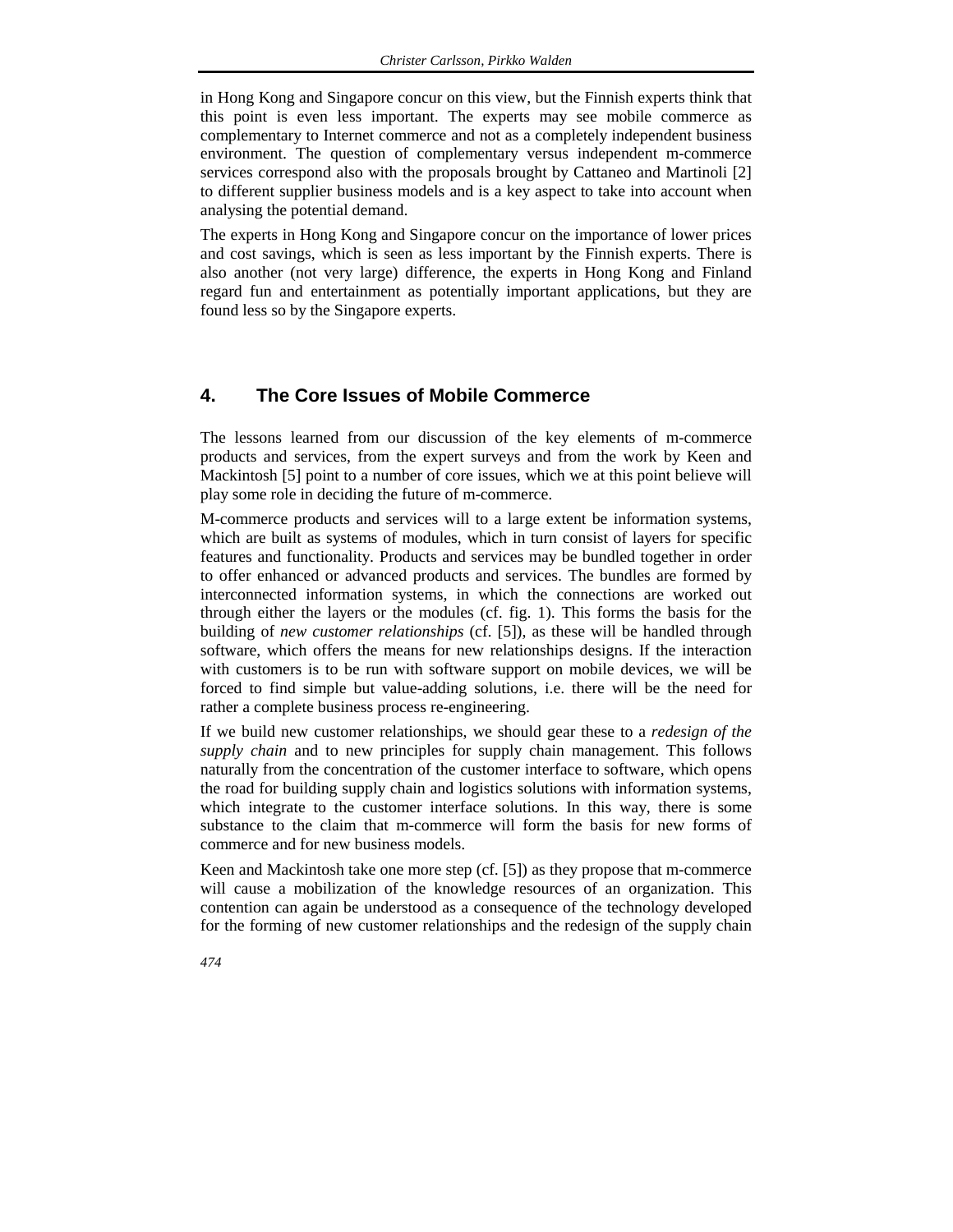– this technology can be used internally in a company to simplify the internal logistics networks. This was supported in the expert survey, in which the most important motivations for m-commerce were: (i) saving time, (ii) flexibility of usage regarding time, (iii) flexibility of usage regarding location, and (iv) getting up-to-date information. Even if these observations refer to the m-commerce products and services, the technology can be used for company-internal purposes as well, and will then have the effects proposed by Keen and Mackintosh.

The key question for m-commerce is to find some way to judge the user-value of products and services, i.e. to find the applications, which will form the basis for viable business models. In [5] the *Braudel Rule* is proposed: *freedom becomes value when it changes the limits of the possible in the structure of everyday life*. This is a very good insight, as it offers a way to screen out products and services offering only *convenience* (like saving time and effort, but they will not change the limits of the possible) or being only a *feature* (offering new options within existing routines). The freedom can be worked out in three different aspects (cf. [5]): (i) relationship freedoms, which add value to the customer relationships, (ii) process freedoms, which add value to the supply chain, in logistics and in business partner relationships, and (iii) knowledge freedoms, which add value through knowledge mobilisation.

A surprising observation is that the freedom test can be worked out in terms of the systems structure we have developed in fig 1. First of all, the freedom dimensions get different interpretations for the customer, the producer and the management perspectives, and it may be the case that product and service features, which fail "the freedom test" for the customer, may be freedom features for the producer and management. Second, the customer may have different "freedom attributes" as an individual as compared to when he/she is the member of a team, a group (with some shared value structure), a family, a work community or a leisure time community. Third, there appears to be different "freedom attributes" for work roles and the roles individuals have in their free time, as the relevance and importance of timeliness, localisation and personalisation (which we identified as key features in fig. 1) get different emphasis.

In our expert survey, SMS is jointly identified as a key m-commerce service, which is likely to achieve a satisfactory level of turnover. The SMS if identified in many studies (cf. also [5]) as "freedom service" and there is no doubt that millions of teenagers all over Europe regard it as a way of "changing the limits of the possible in the structure of everyday life". It is easy to see that SMS for the customer is a communication tool in both work-related activities and in free time activities – but it is used differently. The producers (~the network operators) strive to build add-on activities and services to the SMS in order to increase the use of network time, and to perhaps create new products and services, which will again have the "freedom attributes" for customers. Seen from a management perspective, the SMS is a way to save costs and resources for exchange of information, to carry out real time coordination, to facilitate teamwork, etc.; this will again attract the attention of the producers, which will try to build add-on products and services to facilitate the